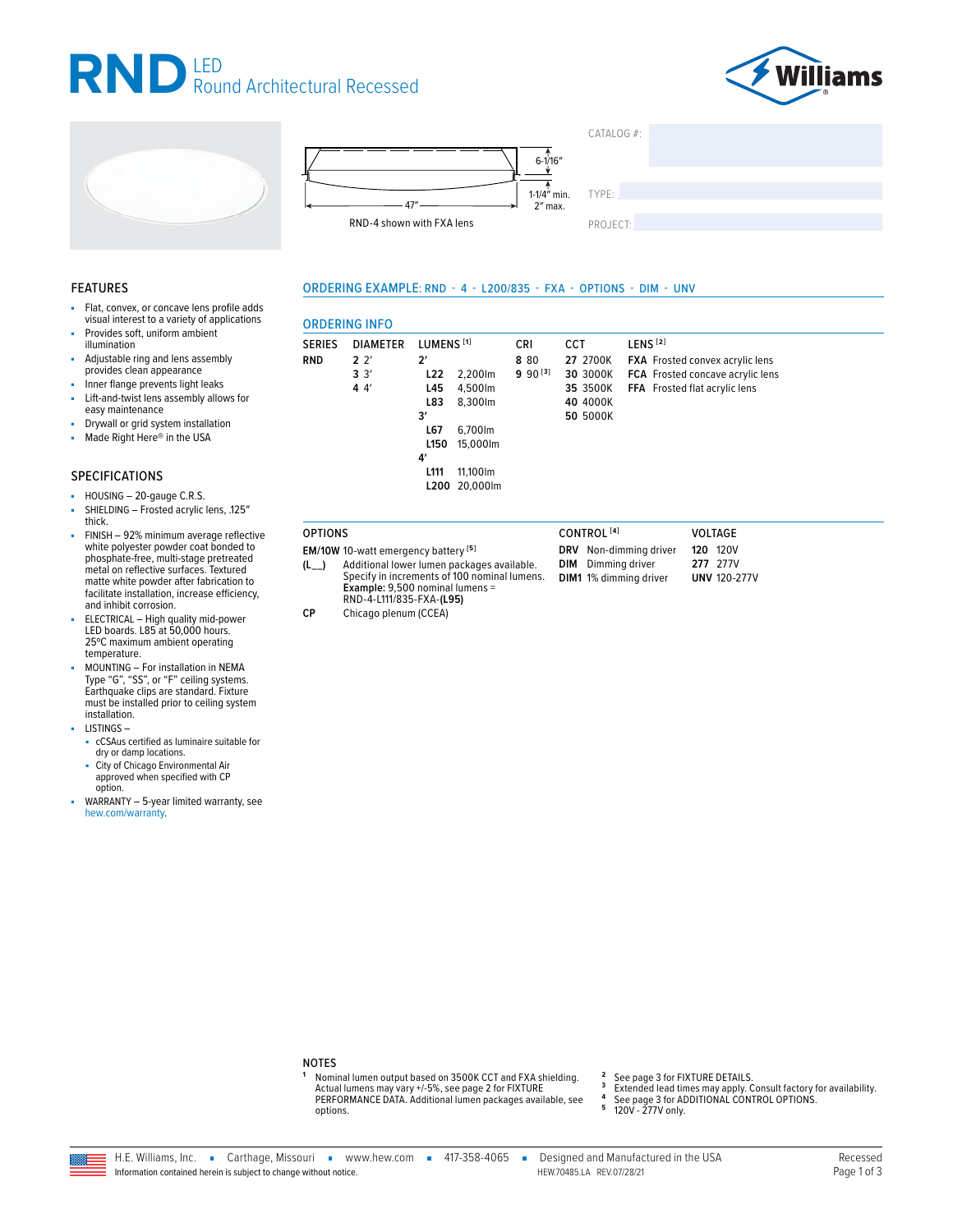# RND LED<br>Round Architectural Recessed

## <span id="page-1-0"></span>FIXTURE PERFORMANCE DATA

|              |    | <b>LED PACKAGE</b> | <b>DELIVERED LUMENS</b> | <b>WATTAGE</b> | EFFICACY (Im/W) |
|--------------|----|--------------------|-------------------------|----------------|-----------------|
|              |    | L <sub>22</sub>    | 2276                    | 28.3           | 80.5            |
| $2^{\prime}$ |    | 4582<br>L45        |                         | 56.6           | 80.9            |
|              |    | L83                | 8375                    | 106.1          | 78.9            |
| 3'           |    | L67                | 6702                    | 66.4           | 101.0           |
|              |    | L <sub>150</sub>   | 15197                   | 153.7          | 98.9            |
|              |    | L <sub>111</sub>   | 11234                   | 106.5          | 105.5           |
|              | 4' | L200               | 20168                   | 204.7          | 98.5            |

### MULTIPLIER TABLES

|        | <b>COLOR TEMPERATURE</b> |                          |  |
|--------|--------------------------|--------------------------|--|
|        | <b>CCT</b>               | <b>CONVERSION FACTOR</b> |  |
|        | 2700K                    | 0.97                     |  |
|        | 3000K                    | 0.99                     |  |
| 80 CRI | 3500K                    | 1.00                     |  |
|        | 4000K                    | 1.03                     |  |
|        | 5000K                    | 1.06                     |  |
|        | 2700K                    | 0.80                     |  |
|        | 3000K                    | 0.82                     |  |
| 90 CRI | 3500K                    | 0.83                     |  |
|        | 4000K                    | 0.86                     |  |
|        | 5000K                    | 0.89                     |  |

- Photometrics tested in accordance with IESNA LM-79. Results shown are based on 25ºC ambient temperature.
- Wattage shown is average for 120V through 277V input.
- Results based on 3500K, 80 CRI, actual lumens may vary +/-5%
- Use multiplier table to calculate additional options.

## **PHOTOMETRY**

**RND-2-L83/835-FXA** Total Luminaire Output: 8376 lumens; 106.1 Watts | Efficacy: 78.9 lm/W | 80.0 CRI; 3500K CCT



|                     | <b>VERTICAL ANGLE</b> | <b>HORIZONTAL ANGLE</b> | <b>ZONAL LUMENS</b> |            |      |
|---------------------|-----------------------|-------------------------|---------------------|------------|------|
|                     |                       | $0^{\circ}$             | 45°                 | $90^\circ$ |      |
|                     | 0                     | 2979                    | 2979                | 2979       |      |
|                     | 5                     | 2986                    | 2971                | 2964       | 283  |
| <b>DISTRIBUTION</b> | 15                    | 2873                    | 2866                | 2862       | 809  |
|                     | 25                    | 2655                    | 2651                | 2647       | 1219 |
|                     | 35                    | 2342                    | 2327                | 2335       | 1454 |
|                     | 45                    | 1943                    | 1928                | 1936       | 1487 |
| CANDLEPOWER         | 55                    | 1465                    | 1491                | 1461       | 1325 |
|                     | 65                    | 1009                    | 1021                | 998        | 1000 |
|                     | 75                    | 569                     | 565                 | 542        | 587  |
|                     | 85                    | 192                     | 188                 | 188        | 214  |
|                     | 90                    | 83                      | 68                  | 60         |      |

| LUMEN SUMMARY | <b>ZONE</b> | <b>LUMENS</b> | % FIXTURE |
|---------------|-------------|---------------|-----------|
|               | $0 - 30$    | 2310          | 28        |
|               | $0 - 40$    | 3764          | 45        |
|               | $0 - 60$    | 6576          | 79        |
|               | $0 - 90$    | 8376          | 100       |
|               | $0 - 180$   | 8376          | 100       |

**RND-3-L150/835-FXA** Total Luminaire Output: 15196 lumens; 153.7 Watts | Efficacy: 98.9 lm/W | 80.0 CRI; 3500K CCT



|                           | <b>VERTICAL ANGLE</b> | <b>HORIZONTAL ANGLE</b> | <b>ZONAL LUMENS</b> |            |      |
|---------------------------|-----------------------|-------------------------|---------------------|------------|------|
|                           |                       | $0^{\circ}$             | 45°                 | $90^\circ$ |      |
|                           | 0                     | 5684                    | 5684                | 5684       |      |
|                           | 5                     | 5607                    | 5607                | 5607       | 533  |
| CAND LEPOWER DISTRIBUTION | 15                    | 5347                    | 5358                | 5368       | 1508 |
|                           | 25                    | 4870                    | 4882                | 4882       | 2220 |
|                           | 35                    | 4062                    | 4078                | 4069       | 2548 |
|                           | 45                    | 3467                    | 3472                | 3467       | 2657 |
|                           | 55                    | 2668                    | 2979                | 2663       | 2384 |
|                           | 65                    | 1829                    | 1829                | 1833       | 1813 |
|                           | 75                    | 1006                    | 1006                | 1006       | 1078 |
|                           | 85                    | 362                     | 358                 | 362        | 413  |
|                           | 90                    | 151                     | 144                 | 151        |      |

| LUMEN SUMMARY | <b>ZONE</b> | <b>LUMENS</b> | % FIXTURE |
|---------------|-------------|---------------|-----------|
|               | $0 - 30$    | 4261          | 28        |
|               | $0 - 40$    | 6809          | 45        |
|               | $0 - 60$    | 11851         | 78        |
|               | $0 - 90$    | 15155         | 100       |
|               | - 180       | 15196         | 100       |

**RND-4-L200/835-FXA** Total Luminaire Output: 20167 lumens; 204.7 Watts | Efficacy: 98.5 lm/W | 80.0 CRI; 3500K CCT



|              | <b>VERTICAL ANGLE</b> | <b>HORIZONTAL ANGLE</b> | <b>ZONAL LUMENS</b> |            |      |
|--------------|-----------------------|-------------------------|---------------------|------------|------|
|              |                       | $0^{\circ}$             | 45°                 | $90^\circ$ |      |
|              | 0                     | 7308                    | 7308                | 7308       |      |
|              | 5                     | 7148                    | 7139                | 7139       | 680  |
| DISTRIBUTION | 15                    | 6780                    | 6784                | 6780       | 1925 |
|              | 25                    | 6287                    | 6276                | 6276       | 2889 |
|              | 35                    | 5455                    | 5455                | 5455       | 3418 |
|              | 45                    | 4651                    | 4642                | 4651       | 3557 |
| CANDLEPOWER  | 55                    | 3582                    | 3582                | 3570       | 3178 |
|              | 65                    | 2466                    | 2460                | 2457       | 2431 |
|              | 75                    | 1337                    | 1329                | 1337       | 1445 |
|              | 85                    | 495                     | 495                 | 501        | 567  |
|              | 90                    | 211                     | 211                 | 211        |      |

| LUMEN SUMMARY | <b>ZONE</b> | <b>LUMENS</b> | % FIXTURE |
|---------------|-------------|---------------|-----------|
|               | $0 - 30$    | 5494          | 27        |
|               | $0 - 40$    | 8912          | 44        |
|               | $0 - 60$    | 15647         | 78        |
|               | $0 - 90$    | 20089         | 100       |
|               | $0 - 180$   | 20167         | 100       |